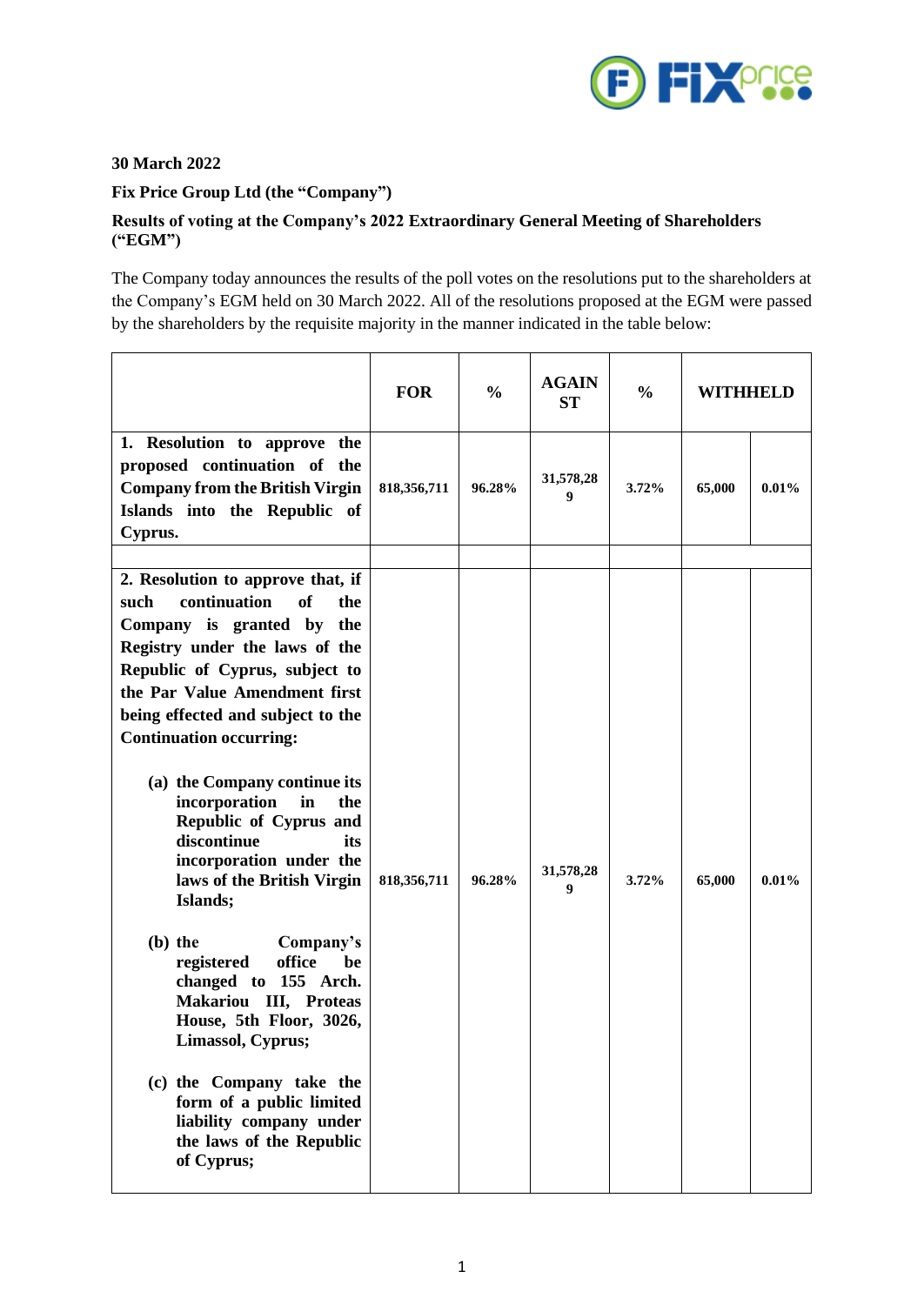

| $(d)$ the<br>Company's              |  |  |  |
|-------------------------------------|--|--|--|
| and<br>memorandum                   |  |  |  |
| articles of association be          |  |  |  |
| amended in their entirety           |  |  |  |
| replaced by<br>and<br>the           |  |  |  |
| Cyprus Articles, with               |  |  |  |
| such<br>further                     |  |  |  |
| consequential                       |  |  |  |
| amendments<br><i>(effective)</i>    |  |  |  |
| immediately prior to such           |  |  |  |
| continuation)<br>the<br>as          |  |  |  |
| directors of the Company            |  |  |  |
| may in their absolute               |  |  |  |
| discretion<br>deem                  |  |  |  |
| necessary or appropriate            |  |  |  |
| in connection with the              |  |  |  |
| continuation;                       |  |  |  |
|                                     |  |  |  |
|                                     |  |  |  |
| (e) the Company's official          |  |  |  |
| be<br>company<br>name               |  |  |  |
| changed to "Fix Price               |  |  |  |
| Group PLC";                         |  |  |  |
|                                     |  |  |  |
| $(f)$ Ms<br><b>Aikaterini</b>       |  |  |  |
| Arampidou<br>(Cyprus                |  |  |  |
| passport # L00025004) be            |  |  |  |
| appointed as a corporate            |  |  |  |
| secretary of the Company            |  |  |  |
| who will maintain the               |  |  |  |
| registers of members and            |  |  |  |
| directors<br>and<br>other           |  |  |  |
| corporate records of the            |  |  |  |
| <b>Company</b><br>effective<br>1    |  |  |  |
| 2022.<br><b>PMS</b><br>April        |  |  |  |
| Corporate<br><b>Mercury</b>         |  |  |  |
| <b>Services</b><br>of 155<br>Ltd    |  |  |  |
| Archiepiskopou                      |  |  |  |
| Makariou III, Proteas               |  |  |  |
| House, 5th Floor, 3026,             |  |  |  |
| Limassol, Cyprus<br>be              |  |  |  |
| appointed as the new                |  |  |  |
| assistant<br>corporate              |  |  |  |
| <b>of</b><br>the<br>secretary       |  |  |  |
| immediately<br>Company,             |  |  |  |
| after the continuation of           |  |  |  |
| Company in the<br>the               |  |  |  |
| <b>Republic of Cyprus;</b>          |  |  |  |
|                                     |  |  |  |
| $(g)$ the<br>directors<br>of<br>the |  |  |  |
| Company be and hereby               |  |  |  |
| are authorised to do any            |  |  |  |
| and all things necessary            |  |  |  |
| to effect the registration          |  |  |  |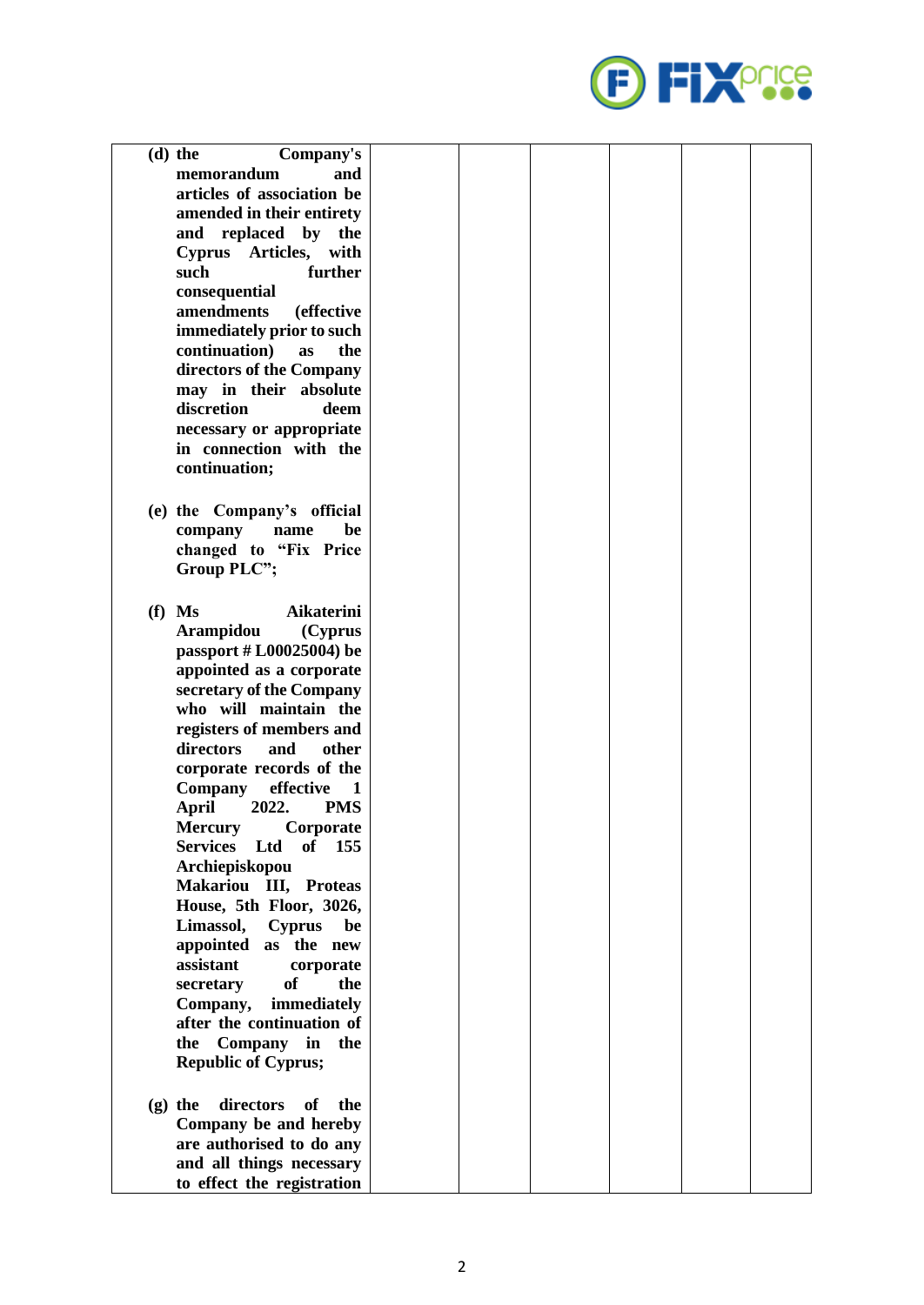

|             | 31,184,52 |          |        |
|-------------|-----------|----------|--------|
|             | 1         |          | 0.01%  |
|             |           |          |        |
|             |           |          |        |
|             |           |          |        |
| 818,750,479 | 96.32%    | $3.67\%$ | 65,000 |